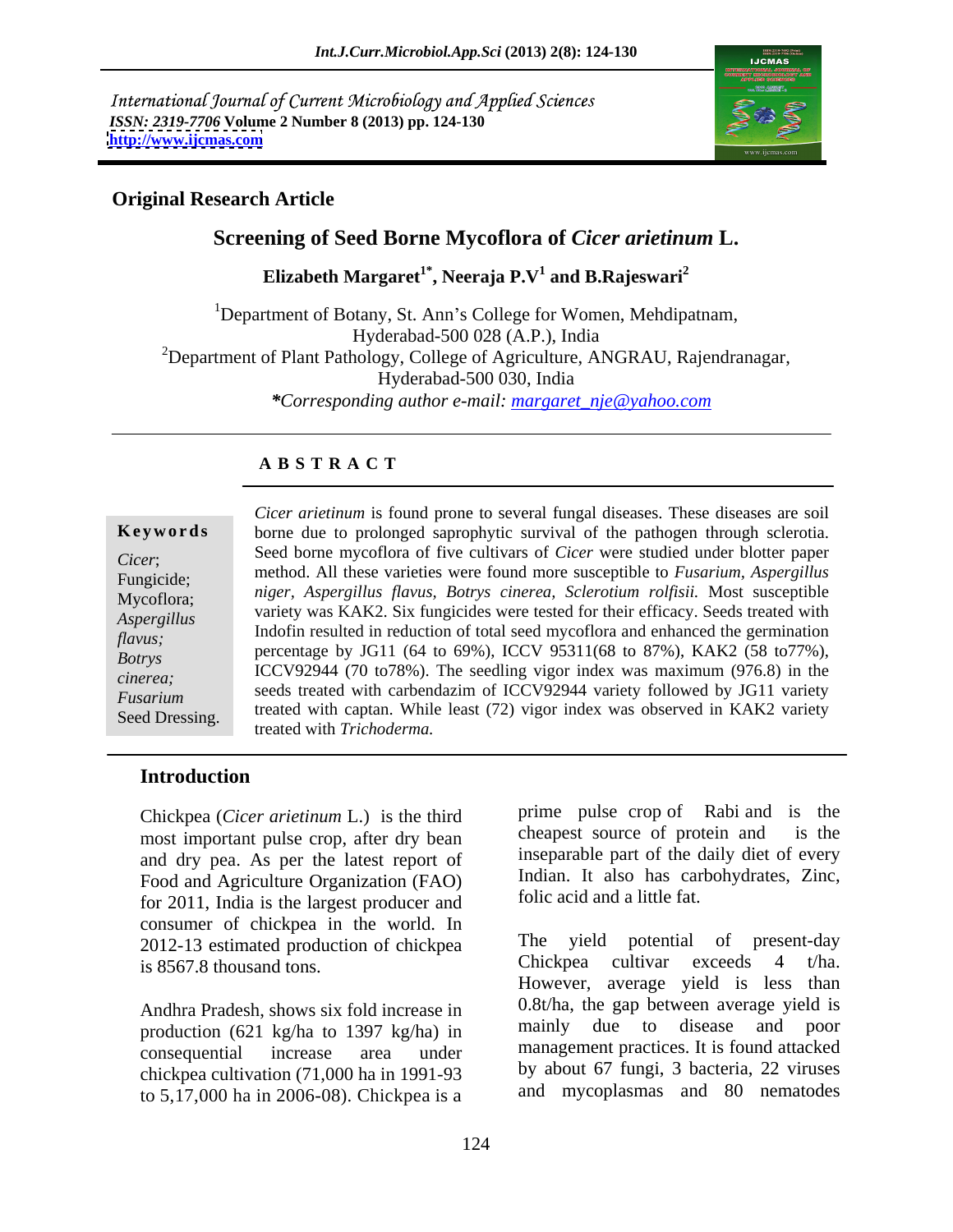(Nene *et al*., 1996). Major diseases in germination and vigor index. The study order of their of global magnitude are Asochyta blight, Fusarium wilt, Botrytis gray mould, dry root rot, Verticillium wilt, management through use of seed dressing Rust etc. Black root rot wilt caused by *Fusarium solan*i (Mart.) Sacc. is one of the most serious disease which causes severe yield loss i.e., 60-70 per cent under favourable conditions (Tewari and Five *Cicer* seed varieties Jaki 9218, JG11, Mukhopadhyay, 2003). The disease is both ICCV95311, KAK2 and ICCV92944 were seed and soil- borne and affects seed germination and vigour to a great extent. Development Corporation (APSDC). To increase the production of Chickpea Standard blotter method was used to qualitatively and quantitatively farmers evaluate seed quality. Both untreated seeds require healthy and quality seeds, with and treated with fungicides (Bavastin, high percentage of germination and purity. Trichoderma, Mancozeb, Indofil, Hence it is imperative that seeds must be Carbendazim, Captan) were placed in Petri tested before they are sown in the field. plates with three layers of moistened Another adverse effect of seed-borne blotters using sterile distilled water (10 pathogen is that it will contaminate the seeds/ Petri). For each variety ISTA areas which were disease free previously. techniques (Anon, 1976) were used to So it necessitates the eradication of seed- study the mycoflora, where 40 untreated borne inoculum through various seed and 40 treated seeds per variety were used treatment and through enforcement of for the blotters test. The Petri plates were proper domestic and international incubated at 28º± 2ºC under 12hr of

The seed vigor is debated by the infestation of fungal species like per 30 seeds under binocular microscope *Alternaria porri, A. alternata, Aspergillus amstelodami, A. flavus, A. fumigatus, A. nidulans, A. niger, A.sydowi*, *A.wentii, Botrytis cinerea, Cladosporium* varieties using paper towel method (ISTA *macrocarpum, Curvularia lunata,* 1996) was carried out. Three replications *Fusarium equiseti, F. moniliforme, F.* of 100 seeds by random pick were placed *oxysporum, F. semitectum, Macrophomina* on the paper towel, which were kept in a *phaseolina, Myrothecium roridum,* beaker containing water for two weeks and *Penicillium notatum, Rhizoctonia* sp., and also by Petri plate method where ten seeds *Rhizopus arrhizus* been reported from per petriplate were kept. Shoot length and chickpea (Ahmad *et al*., 1993). Of the Root length were recorded for each seed in different diseases *Ascochyta* blight caused each sample. Seedling vigor index was by *Ascochyta rabiei* (Nene, 1980) is calculated by multiplying the percentage

study the effect of seed mycoflora on

includes seed health testing of different *Cicer* cultivars, and integrated disease by fungicides.

## **Materials and Methods**

quarantine act and procedures. alternating cycle of light and darkness for collected from Andhra Pradesh Seeds Development Corporation (APSDC). Standard blotter method was used to Trichoderma, Mancozeb, Indofil, 7days.Seeds from each sample were examined for the percentage of mycoflora on the seventh day .

desolating. . The sum of germination with the sum of root and The present investigation is conducted to centimeters (Abdul baki and Anderson Germination percentage for all shoot length that is expressed in 1973).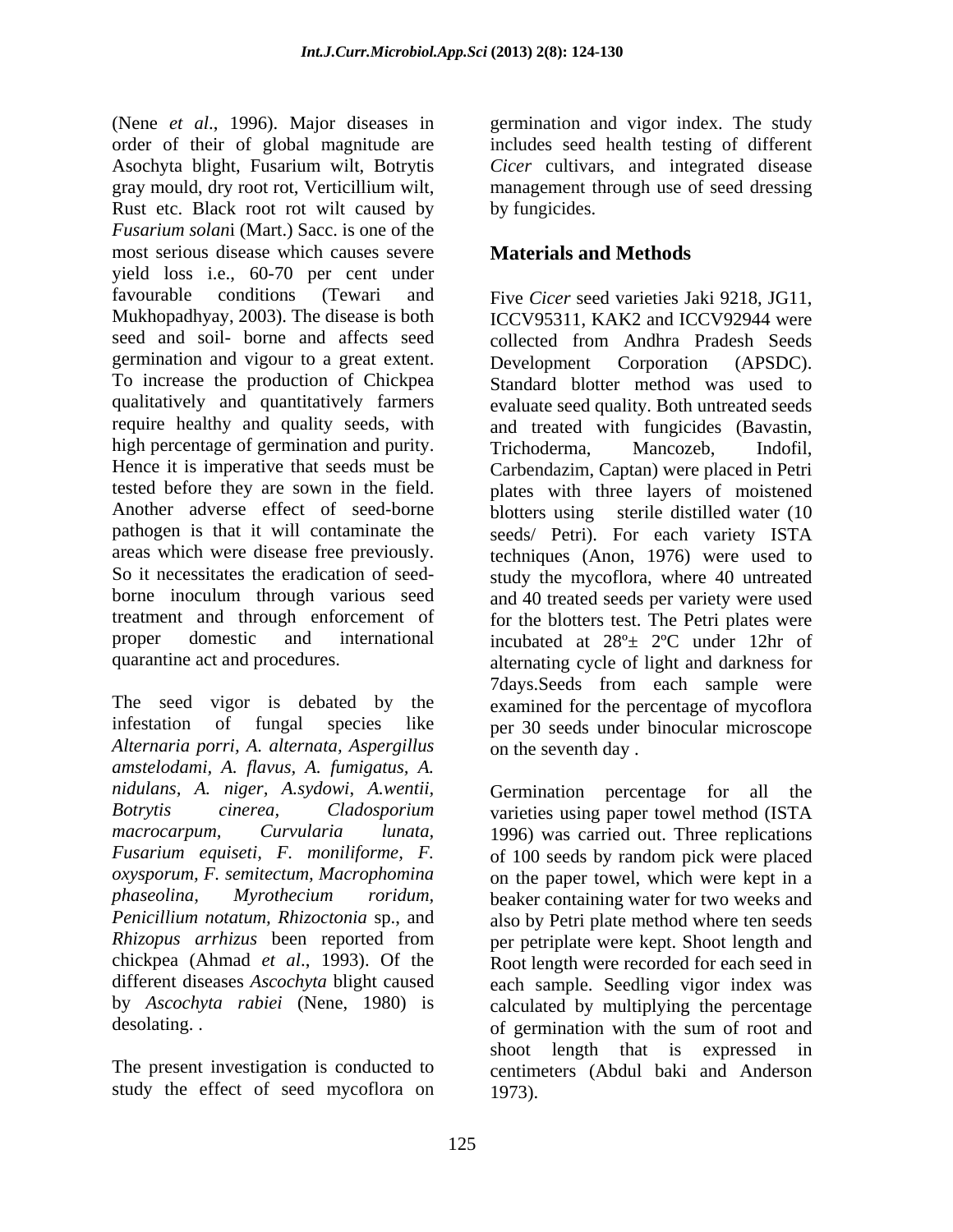The results of this study indicates the dominance of *Fusarium* sp. (50%) in all the varieties that were considered for study. It was found maximum in Jaki 9218 highest seed mycoflora percentage and and ICCV92944 followed by *Aspergillus* lowest seed germination percentage *niper* (50%) in KAK2. Other fungi (58%). *niger* (50%) in KAK2. Other fungi included species of *Botrytis* and *Sclerotium.* (Table 1) Present observation In the present study, six fungicides were is in concurrence with Bretag and Mebalds (1987) and Sing *et al.,* (2005).This indicates that all these varieties are susceptible to seed borne fungi hence use of fungicides as an alternate practice to

observation in the *in vitro* study of some fungicides like Captan, Dithane M-45, Vitavax, and Bavistin for their efficacy in mungbean. Fungicidal treatment induced metabolic changes leading to development of toxic factors, resulting in the internal shoot leng<br>environment unfavorable for pathogens (Figure 2). environment unfavorable for pathogens growth and activity, ultimately inducing<br>the resistance and protection against Vigor Index was maximum in treated the resistance and protection against

Fungicides not only effectively increased ICCV 95311, 58 to 82 KAK2 variety, 64 ICCV92944 variety when treated with captan (Table2*)* but also decreased the percent incidence of mycoflora in different varieties of *Cicer*. Captan showed best results in germination as well as in mycoflora control. These results are in effective fungicides, to reduce the concurrence with the observations made by Parimala *et al*., (1998), Sandrou *et al*., (1998) and Kumar and Dubey (2001) in cowpea, blackgram, brinjal and sunflower, respectively. Reports of De and resulted in increased root-shoot length and Chaudhary (1999) are affirmative of the

**Results and Discussion** present findings, who observed the minimization of seed mycoflora due to Bavistin. Fungicide treated seeds enhanced the rate of germination when compared to control. Untreated seeds recorded the lowest seed germination percentage

control the disease.<br>
Singh *et al.*, (2002) have made similar similar maximum in ICCV92944 variety treated controlling *Fusarium* species on treated with captan in a fourteen day (58%). In the present study, six fungicides were tested for their efficacy in overcoming seed borne infection, among them Indofil was observed to be effective followed by captan. Root length in JAKI 9218 is highest in seeds dressed with indofin followed by Carbendazim of the same variety (Figure 1). Shoot length is maximum in ICCV92944 variety treated with carbendazim followed by untreated variety of ICCV9511; minimum shoot length was observed in JG11 variety seedling. Most of the varieties both in treated and untreated showed an average shoot length of 0.5cm after 14 days (Figure 2).

infection. seeds of ICCV92944 (976) followed by the germination percentage 68 to 88% in to 74% in JG11 variety 70 to 72% in of T. harzianum. Present findings are in Vigor Index was maximum in treated JG 11(751). (Fig3).*Trichoderma viridae* treated seeds were more efficient than fungicides. Bunker and Mathur (2000) also reported the similar results with usage of *T. harzianum*. Present findings are in agreement with the reports of several workers (Dey *et al.,* 1989; Chakrabarty and Rao, 1992; Laxminaryan *et al*., 1996). Thus, present study highlights importance of seed treatment with most effective fungicides, to reduce incidence mycoflora on *Cicer* seeds.

> Seeds treated with bioagents showed beneficial effects on germination which seedling vigor and also reduce the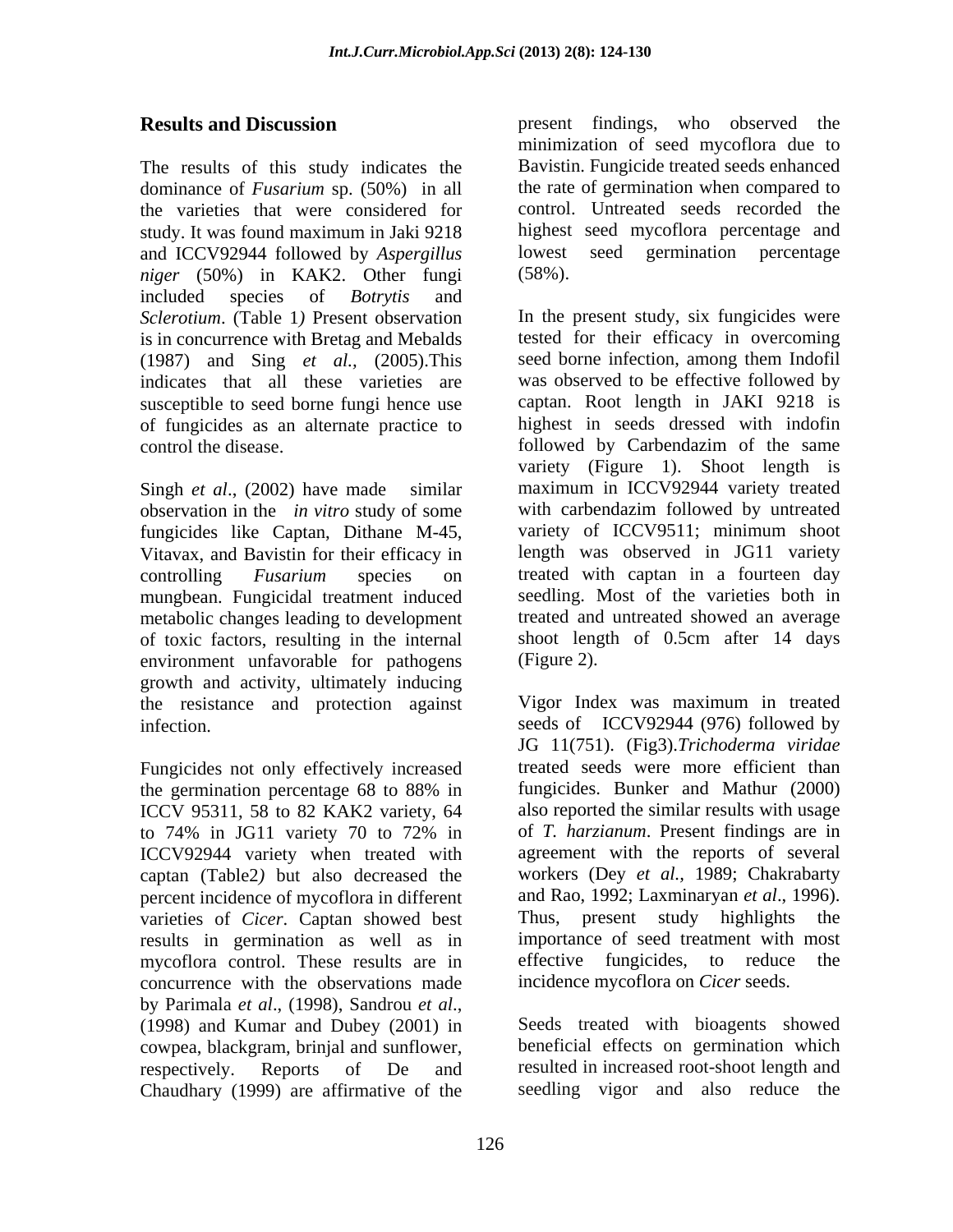mycofloral species that impede the seed storage, pest is reported in chickpea. germination. Incidence of diseases such as Scientific pest management measures Ascochyta blight and root rot which affect along with use of improved storage production and quality of the produce. Use structures should be promoted. Creation of of resistant cultivars, crop rotation and better grading, cleaning and packaging other crop management practices need to be promoted. Significant loss during

facilities quality seeds

| <b>Table.1</b> Percentage of infection in thirty seeds set as three |  |
|---------------------------------------------------------------------|--|
| eplications of ten seeds per variety                                |  |

|                                |    |    | <b>Percentage of infection</b> |                                                                                                              |
|--------------------------------|----|----|--------------------------------|--------------------------------------------------------------------------------------------------------------|
|                                |    |    |                                | Cicer Variety   Fusarium sp.   Aspergillus niger   Aspergillus flavus   Botrys cinerea   Sclerotium rolfisii |
| Jaki 9218                      | 50 | ∠∠ |                                |                                                                                                              |
| $\overline{\phantom{0}}$ JG 11 | 40 |    |                                |                                                                                                              |
| ICCV 95311                     | 48 | 30 |                                |                                                                                                              |
| KAK2                           | 40 | 50 |                                |                                                                                                              |
| ICCV92944                      | 50 | 28 | 10                             |                                                                                                              |

**Table.2** Germination response of Cicer varieties in treated and untreated seeds.

|                   |                              |    | Percentage of Germination*                                 |                     |    |                              |          |  |
|-------------------|------------------------------|----|------------------------------------------------------------|---------------------|----|------------------------------|----------|--|
| Cicer Variety     |                              |    | Untreated   Bavastin   Trichoderma   Indofil   Carbendazim |                     |    | Captan                       | Mancozeb |  |
| Jaki 9218         | $\overline{a}$<br>$\sqrt{2}$ | 71 | 68                                                         | 67                  | 66 | 58                           | 71       |  |
| JG 11             | 64                           | 68 | 74                                                         | 69                  | 78 | 74                           | 69       |  |
| <b>ICCV 95311</b> | 68                           | 80 | 81                                                         | 87                  | 84 | 88                           | 82       |  |
| KAK2              | 58                           | 68 | 72                                                         | 77<br>$\frac{1}{2}$ | 81 | $\Omega$                     | 80       |  |
| <b>ICCV92944</b>  | $70^{\circ}$                 | 62 | $\overline{a}$                                             | 78                  | 74 | $\overline{a}$<br>$\sqrt{2}$ | 70       |  |

\*Average germination percentage of thirty seeds set as three replications of ten seeds.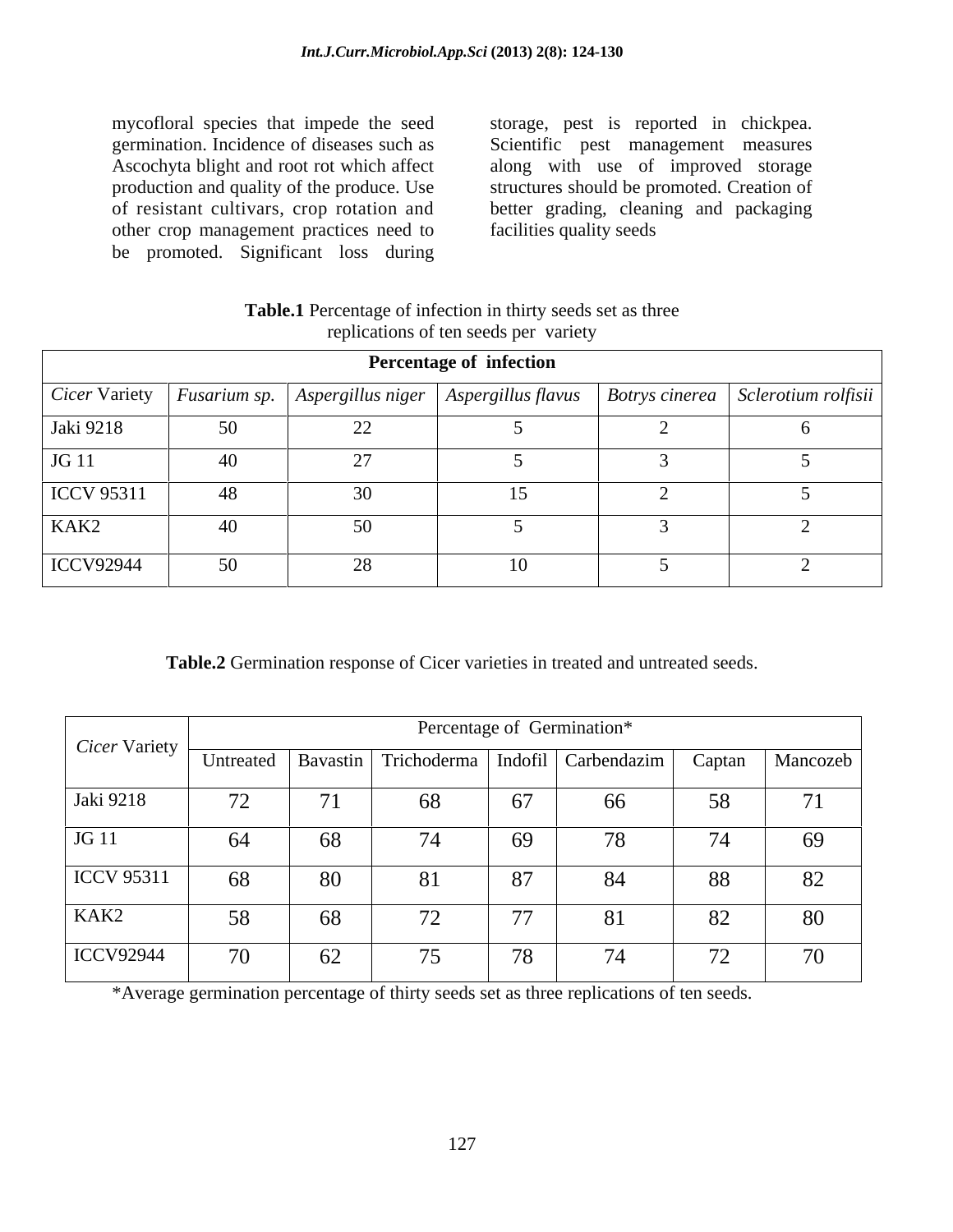

**Figure.1** Root Length in Centimeters after seven days

**Figure.2** Shoot Length in Centimeters after fourteen days



**Figure.3** Seedling Vigor Index



.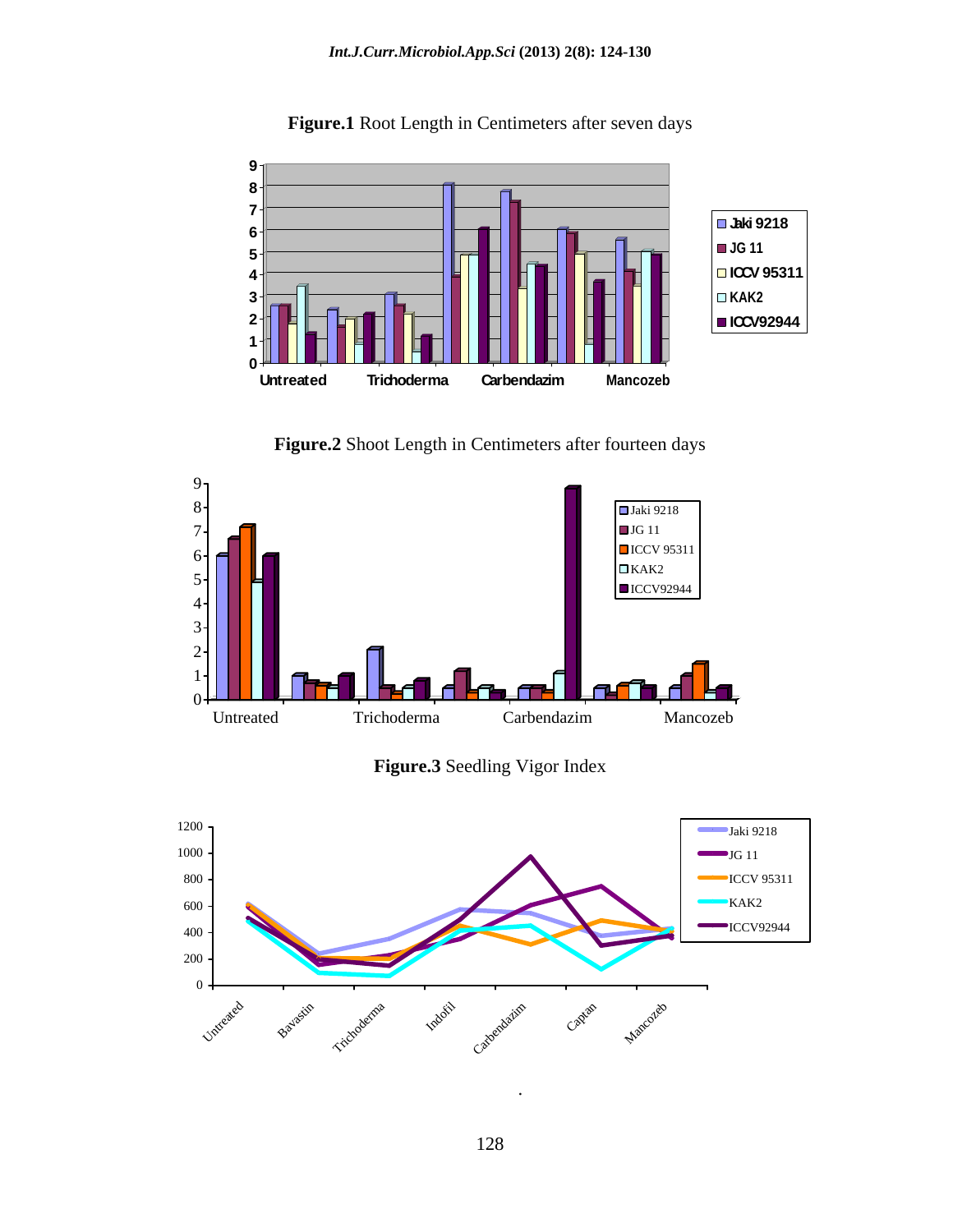### Plate 1:Seven day old seedlings



JG11 Trichoderma



 $_{\rm JG11~Bavastin}$ 



JG11 Control



ICCV 92944 Trichoderma



ICCV 95311 Trichoderma



JAKI Trichoderma



ICCV 92944 Bavastin



ICCV 95311 Bavastin



JAKI Bavastin



ICCV 92944 Control



ICCV 95311 Control



JAKI Control